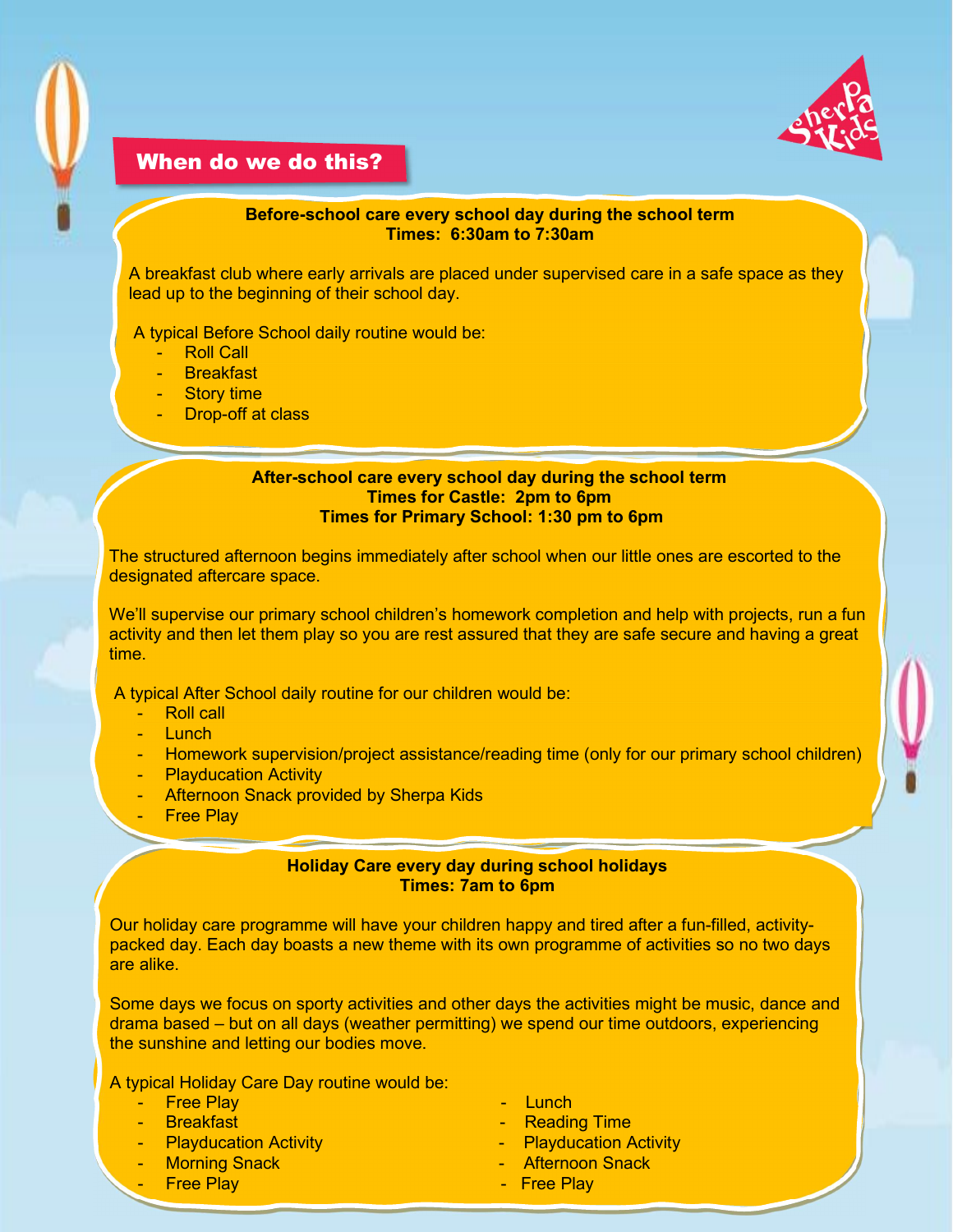

# How do we do this?

#### Homework for our Primary School Children

Our specially selected and trained staff, review each child's homework requirements upon arrival. The children are then encouraged to complete the work independently while our staff actively engage with the children while they work.

Once the task is completed, the teacher on duty will acknowledge completion with a quick scan over the work produced. We do encourage parents to sign and review their children's homework diaries each day as this facilitates your understanding of what is being done during the school day.

We also use this session to assist with any project work and in the case of a no-homework day, our children are encouraged to read a book that they have brought especially for this purpose.



## Activities:

At Sherpa Kids our non-negotiable staffing ratio is 1:15 for primary school aged children and 1:8 for our Castle children which ensures active engagement with children and not just babysitting!

Our day is interwoven with interesting themed activities based on Arts and Crafts, Music and drama, Sports & games, Fun Food and Experiments and then we have Fun-Friday Activity.

Our aftercare programme runs a theme a week whilst the holiday care programme has a fresh theme each day.

We've enjoyed themes such as X-Factor (Music and Dance based) when our kids showed off their talents, Affirmations (Arts and Crafts based) where

each child affirmed their super-powers such as kindness, bravery etc, learnt how to make Slime (Fun Food and Experiments based) in a STEAM activity and run workshops on Self-Defence (Sports and Games based).

In line with global best-practice, all our activities are pre-planned on an activity planner similar to a school lesson planner and scheduled per age group. Nothing is done off-the-cuff and our activities are always delivered with interest, excitement and passion.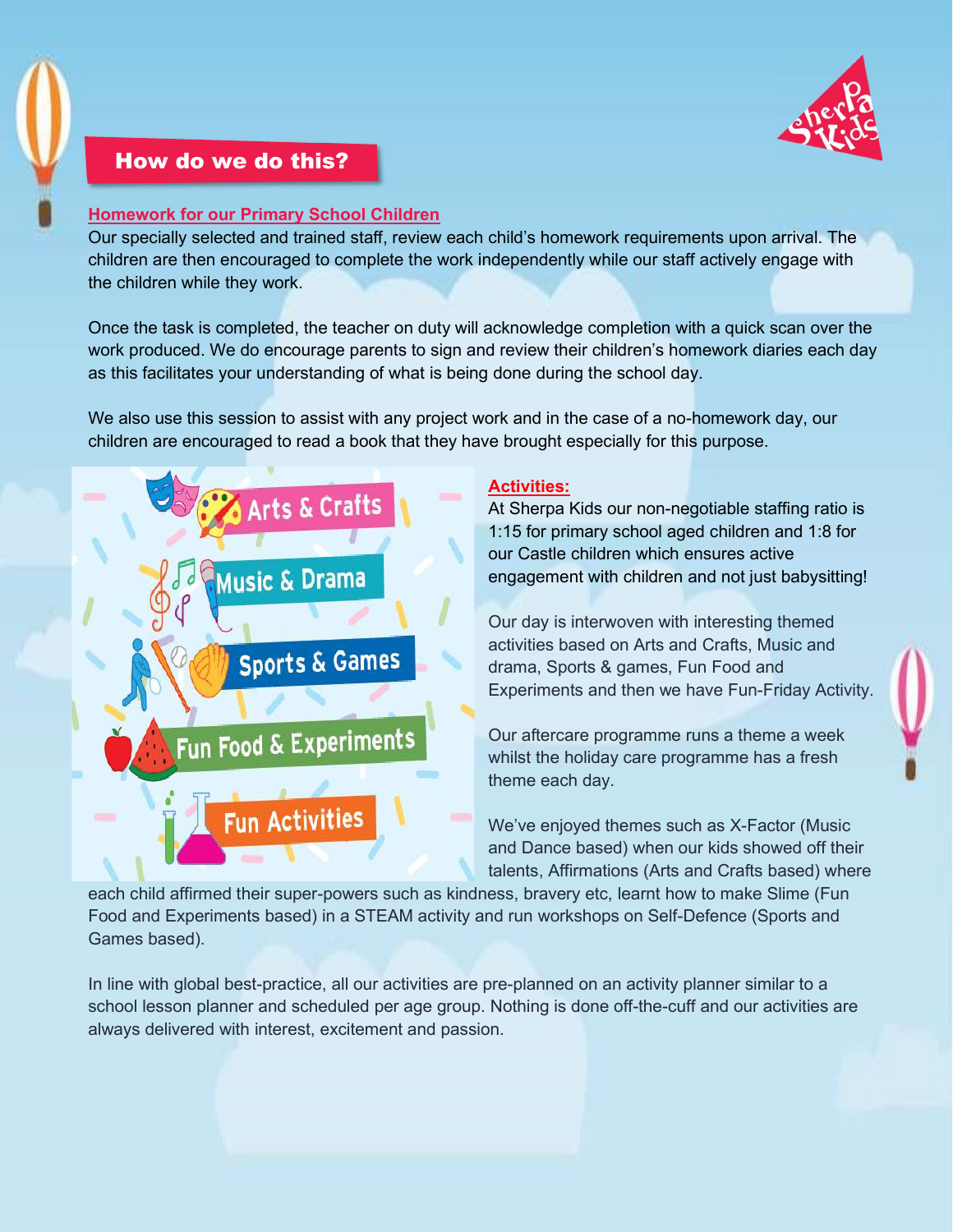

### Meals and Food



Traversing the maze of dietary requirements and the myriad of allergens associated with food becomes complex and for this reason we do not provide any meals at our programmes. We ask parents to please provide their child with a healthy breakfast and/or lunchbox which we are happy to heat if required. A fruit for the afternoon snack is provided at aftercare.

## Staff Selection

Our staff are the heart of our service and exude passion, energy and professionalism.

All staff hold a Police Clearance Certificate and are trained in First Aid. In addition, the Manager on site is trained in cardiopulmonary resuscitation (CPR), asthma and anaphylactic management.

Our staff either hold a tertiary qualification or are studying towards a qualification in childcare or education.

We provide support to our staff with our inhouse online training platform on which staff complete modules created specific for our before-school, after-school and holiday programmes. This not only ensures the delivery of a quality childcare service but also promotes ongoing self-development.

## Safety and Security

The health and safety of the children under our care is of paramount importance.

Our comprehensive Policies and Procedures manual includes protocol around Quality Standards, Health and Safety, Child Protection and Emergencies and ensures that we have the necessary guidelines in place for any arising situation.

Our online booking system, AimyPlus, ensures that we have information related to allergies and emergency contacts etc. It also allows you to specify four authorised people who can safely sign your child into or out of our service digitally.

In our effort to reduce the spread of COVID-19, we have implemented:

- A contactless sign-in/out process via a QR code,



- Regular santisation and increased disinfecting of all equipment and resources throughout the day,
- Temperature monitoring and recording of all staff and children on site,